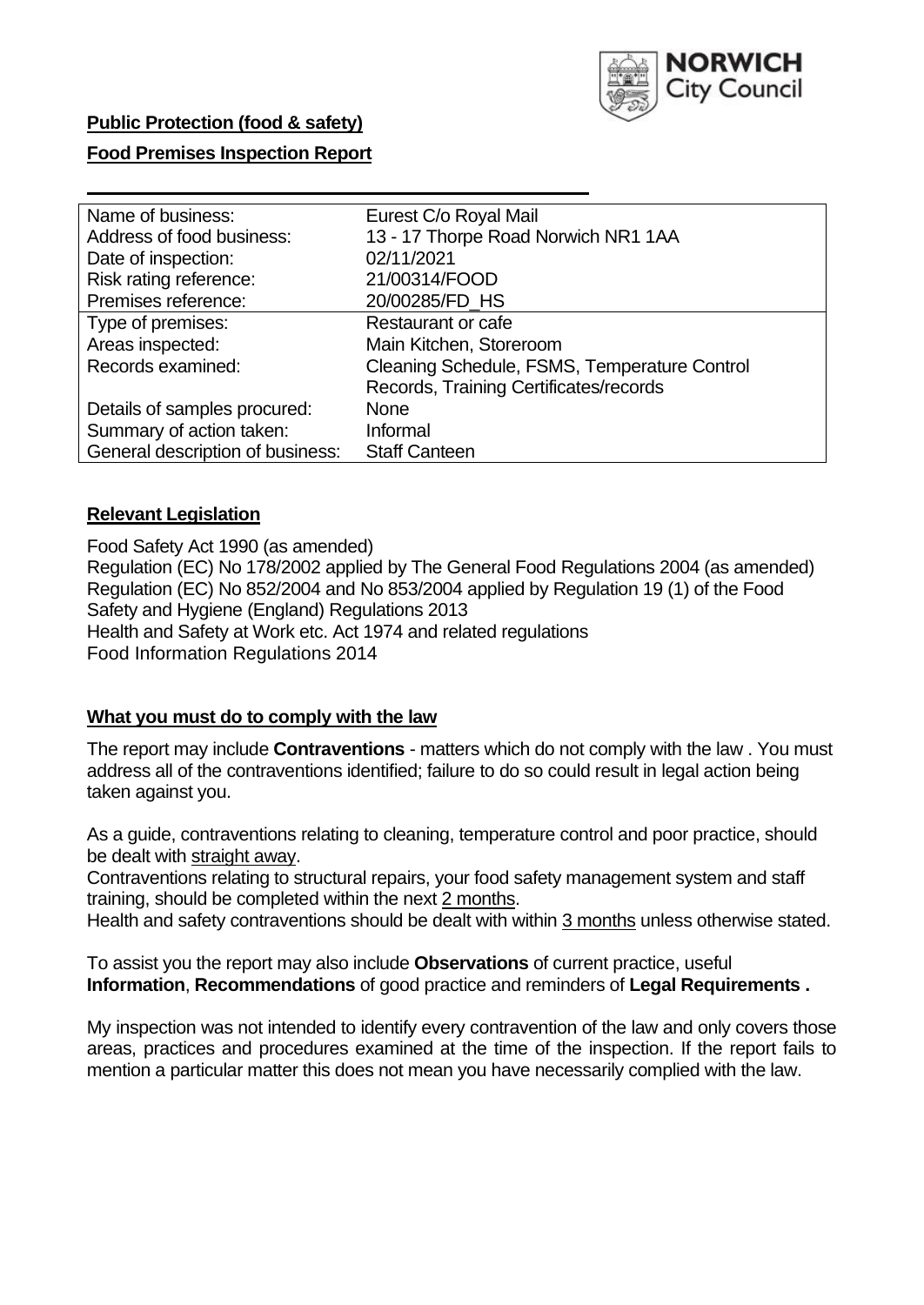# **FOOD SAFETY**

### **How we calculate your Food Hygiene Rating:**

 The food safety section has been divided into the three areas which you are scored against for the hygiene rating: 1. food hygiene and safety procedures, 2. structural requirements and 3. confidence in management/control procedures. Each section begins with a summary of what was observed and the score you have been given. Details of how these scores combine to produce your overall food hygiene rating are shown in the table.

| <b>Compliance Area</b>                     |          |    |                 | <b>You Score</b> |                |    |           |    |                |  |  |
|--------------------------------------------|----------|----|-----------------|------------------|----------------|----|-----------|----|----------------|--|--|
| Food Hygiene and Safety                    |          |    |                 | 0                | $\overline{5}$ | 10 | 15        | 20 | 25             |  |  |
| <b>Structure and Cleaning</b>              |          |    | $\Omega$        | 5.               | 10             | 15 | 20        | 25 |                |  |  |
| Confidence in management & control systems |          |    | $\Omega$        | 5                | 10             | 15 | 20        | 30 |                |  |  |
|                                            |          |    |                 |                  |                |    |           |    |                |  |  |
| <b>Your Total score</b>                    | $0 - 15$ | 20 | $25 - 30$       |                  | $35 - 40$      |    | $45 - 50$ |    | > 50           |  |  |
| <b>Your Worst score</b>                    | 5        | 10 | 10 <sup>°</sup> |                  | 15             |    | 20        |    | $\blacksquare$ |  |  |
|                                            |          |    |                 |                  |                |    |           |    |                |  |  |
| <b>Your Rating is</b>                      | 5        |    |                 | 3                | $\overline{2}$ |    |           |    | $\Omega$       |  |  |

Your Food Hygiene Rating is 4 - a good standard



# **1. Food Hygiene and Safety**

 requirements. You have safe food handling practices and procedures and all the Food Hygiene standards are excellent. You demonstrated full compliance with legal necessary control measures to prevent cross-contamination are in place. **(Score 0)** 

#### Contamination risks

 **Contravention** The following exposed food to the general risk of cross-contamination with bacteria or allergens:

- raw foods i.e eggs were being stored above and next to ready-to-eat foods in the upright fridge, eggs are also one of the 14 allergens. I was pleased to see that these were moved in my presence
- green cutting board was badly scored and needs replacing

 injurious to health or contaminated in such a way that it would be unreasonable to **Legal requirement** At all stages of production, processing and distribution, food must be protected from any contamination likely to render it unfit for human consumption, expect it to be consumed in that state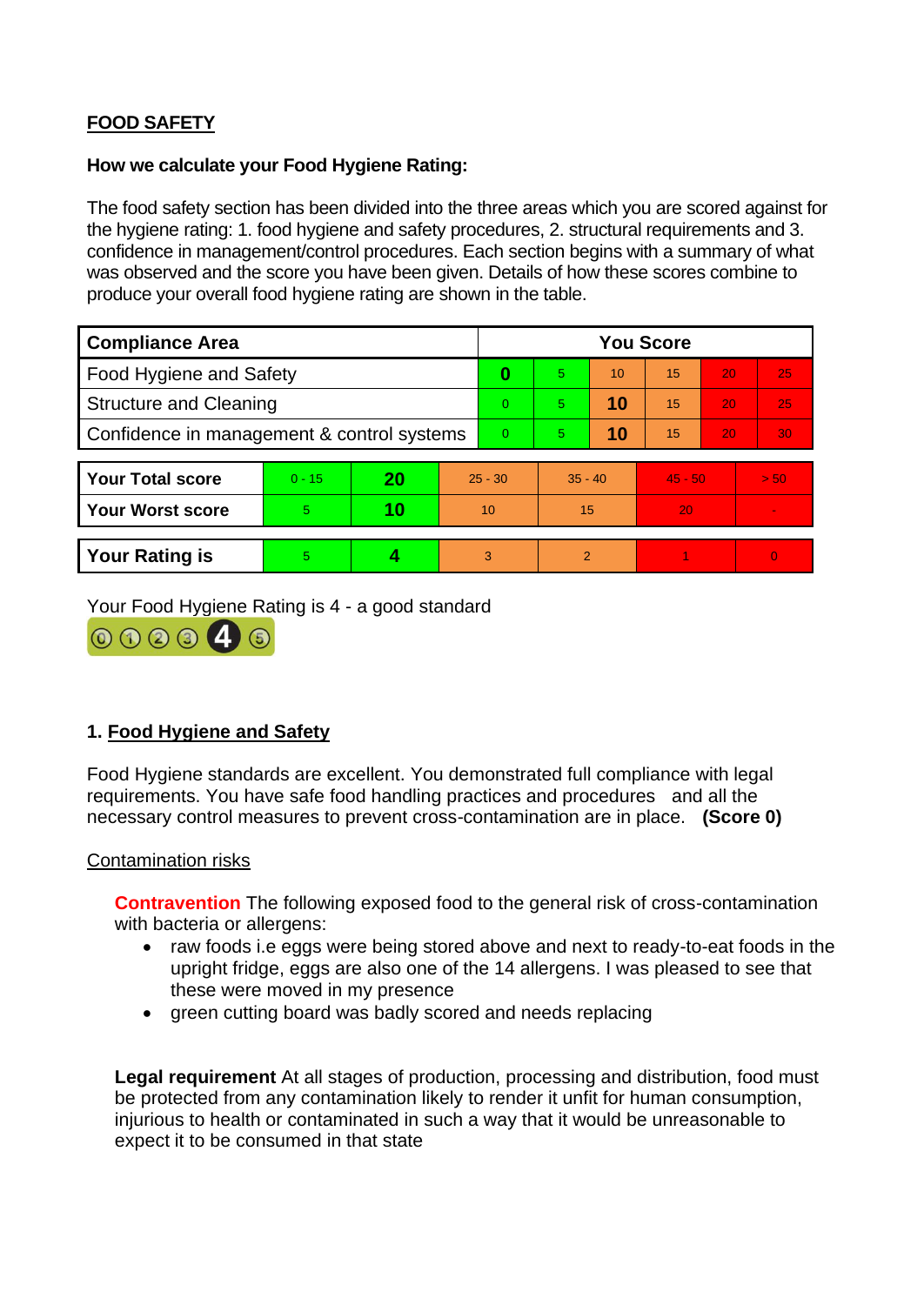different food preparation i.e raw meat **Observation** I was pleased to see that you had dedicated work surfaces/areas for

### Hand-washing

**Observation** I was pleased to see handwashing was well managed.

### Personal Hygiene

**Observation** I was pleased to see that standards of personal hygiene were high.

### Temperature Control

**Observation I** was pleased to see you were able to limit bacterial growth and/or survival by applying appropriate temperature controls at points critical to food safety and that you were monitoring temperatures.

# **2. Structure and Cleaning**

The structure facilities and standard of cleaning and maintenance are of a generally satisfactory standard but there are some repairs and/or improvements which are required in order for you to comply with the law. Pest control and waste disposal provisions are adequate. The contraventions require your attention; although not critical to food safety they may become so if not addressed. **(Score 10)** 

#### Cleaning of Structure

**Contravention** The following items were dirty and require more frequent and thorough cleaning:

- floor/wall junctions
- window sills
- flooring under shelving in storeroom
- bottom to doors

# Cleaning of Equipment and Food Contact Surfaces

**Contravention** The following items are dirty and must be cleaned::

- fridge and freezer seals
- interior to food storage containers in storeroom
- bottom shelf to trolley
- wheels to equipment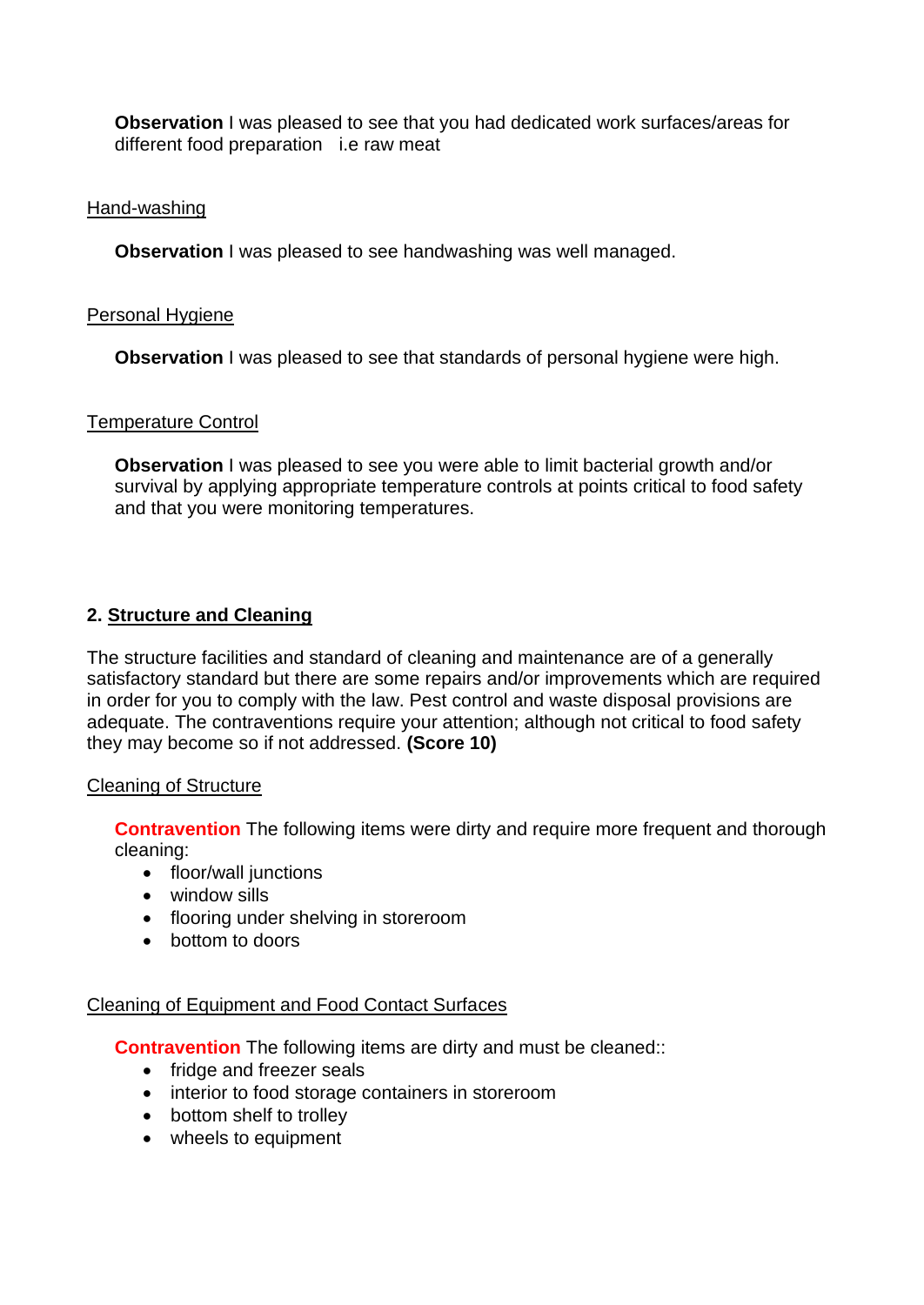# Cleaning Chemicals / Materials / Equipment and Methods

**Observation** I was pleased to see that the premises was kept clean and that your cleaning materials, methods and equipment were able to minimise the spread of harmful bacteria between surfaces.

### **Maintenance**

**Contravention** The following had not been suitably maintained and must be repaired or replaced:

- broken, chipped ungrouted or missing tiles
- broken towel dispensers, this was mentioned in your last report
- window frames, reveals and sills
- flooring in the washing up area
- door in the washing up area

### Facilities and Structural provision

 **Observation** I was pleased to see the premises had been well maintained and that adequate facilities had been provided.

# Pest Control

 **Observation** You have a pest control contract in place and there is no evidence of pest activity on the premises.

# **3. Confidence in Management**

 There are generally satisfactory food safety controls in place although there is evidence of some non-compliance with the law. The contraventions require your attention; although not critical to food safety they may become so if not addressed. **(Score 10)** 

#### Type of Food Safety Management System Required

**Observation** Your SFBB/food safety management system was in place and working well. I was confident you had effective control over hazards to food.

 demonstrate effective control over food spoilage organisms. **Observation** You were date labelling perishable foods appropriately and could

**Observation** You had colour-coded equipment and effective separation between raw and ready-to-eat food at all stages in your operation.